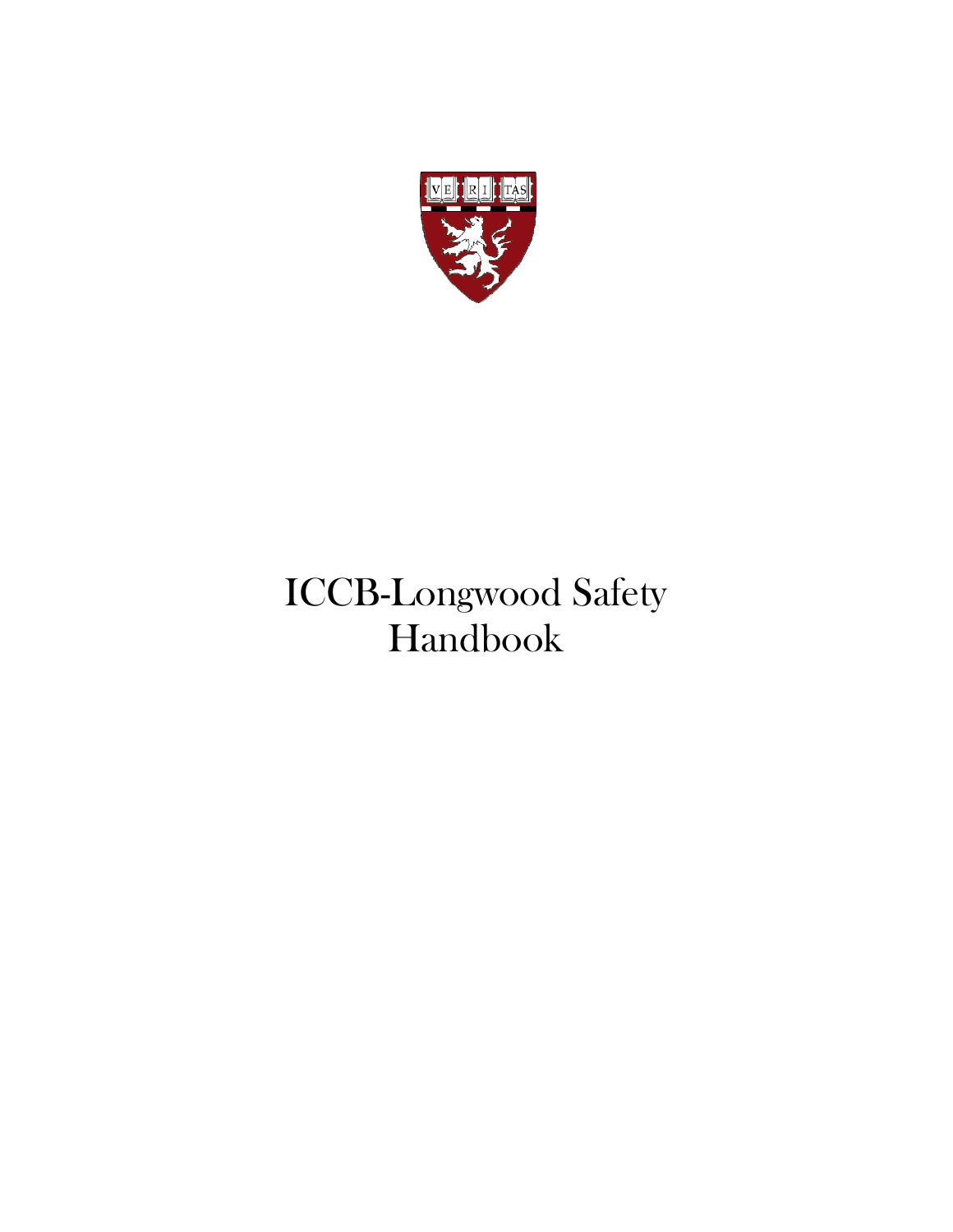### **Emergency Numbers**

| <b>Medical or Fire Emergency</b>                                          | 911            |
|---------------------------------------------------------------------------|----------------|
| <b>Harvard University Police</b>                                          | 617-432-1212   |
| <b>Security</b>                                                           | 617-432-1379   |
| <b>Facility Emergency</b>                                                 | 617-432-1901   |
| <b>Poison Control Center</b>                                              | 1-800-682-9211 |
| <b>Emergency Information Hotline</b>                                      | 617-432-6666   |
| <b>Chemical/Biological/Radiation</b><br><b>Spill Emergency (EH&amp;S)</b> | 617-432-1720   |

### Important Websites

**ICCB-Longwood Screening Facility http://iccb.med.harvard.edu/**

**Environmental Health and Safety http://www.ehs.harvard.edu**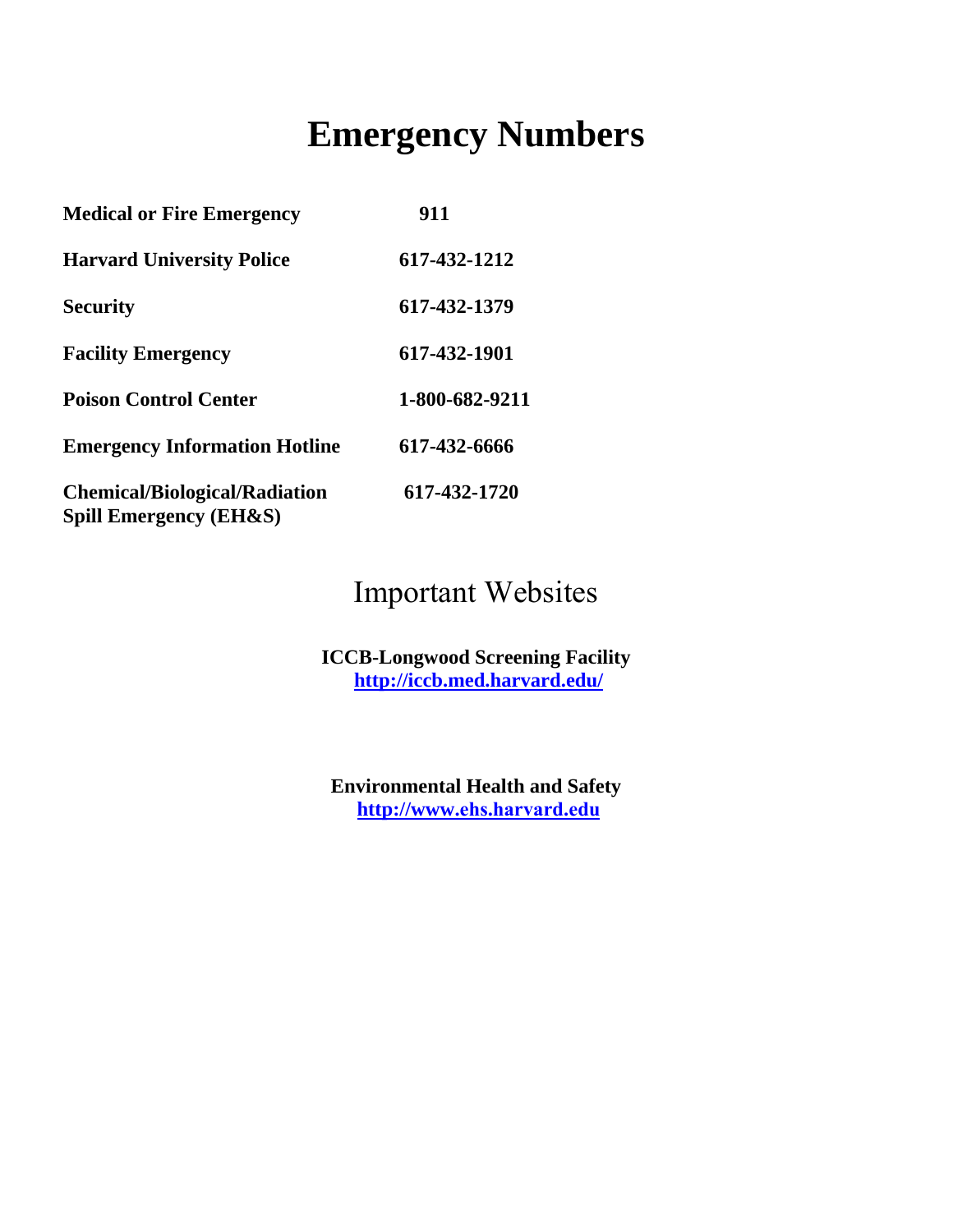## **Evacuation Plan**

- In case of alarm, evacuate the building using the nearest exit. Go directly to your emergency evacuation meeting point. Identify a back-up exit.
- The Emergency evacuation point for Seeley G. Mudd is the Quad in front of TMEC
- When you reach the evacuation point please check in with your evacuation monitor so that you are accounted for.
- Do not use elevators during a fire alarm.
- Persons who need assistance during building evacuations should identify the building's area of refuge (e.g., exit stairwell) in advance of an emergency.
- Contact the Harvard Police (617-432-1212) or notify your Evacuation Monitor that you need assistance.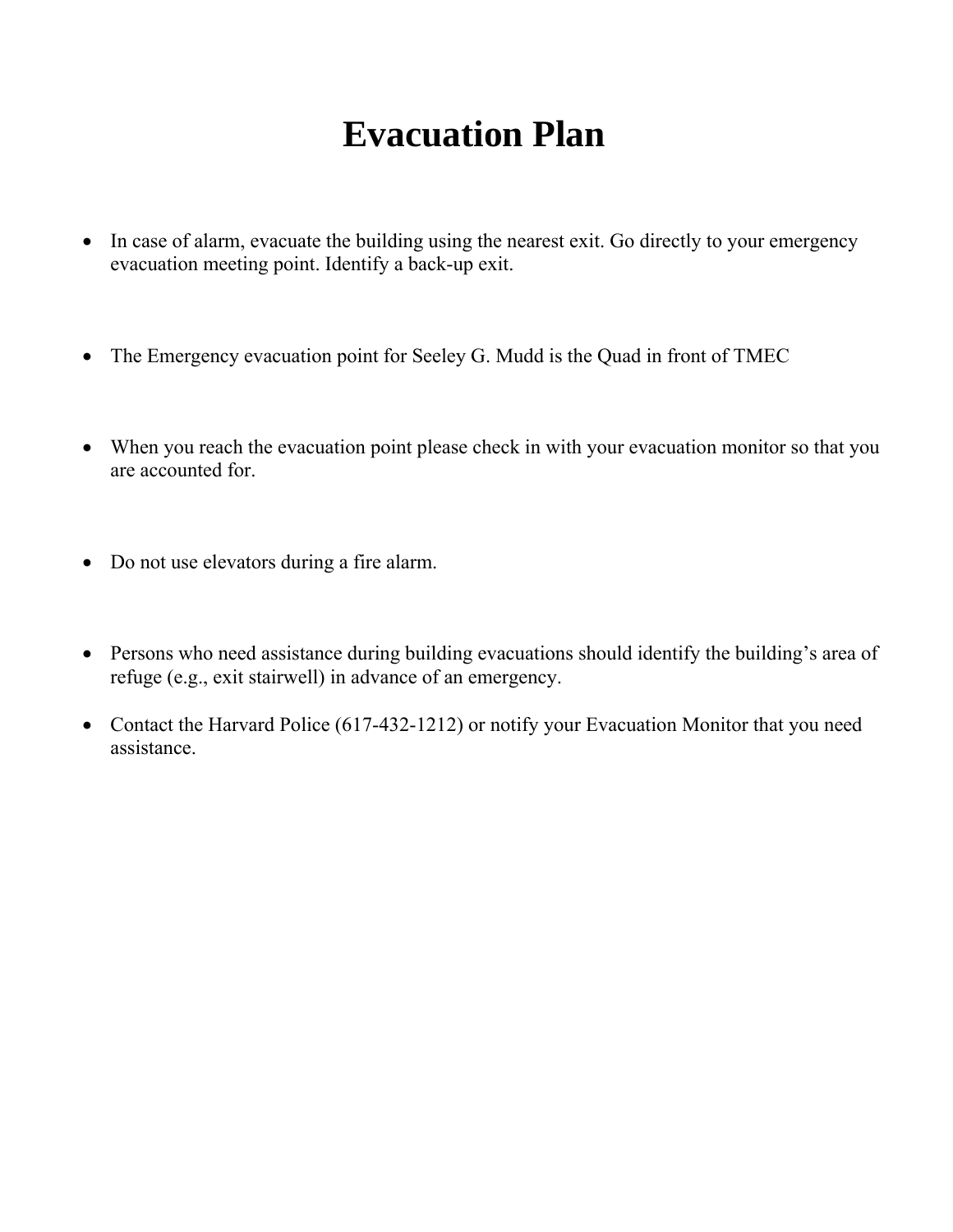### **Map of Longwood Quad**

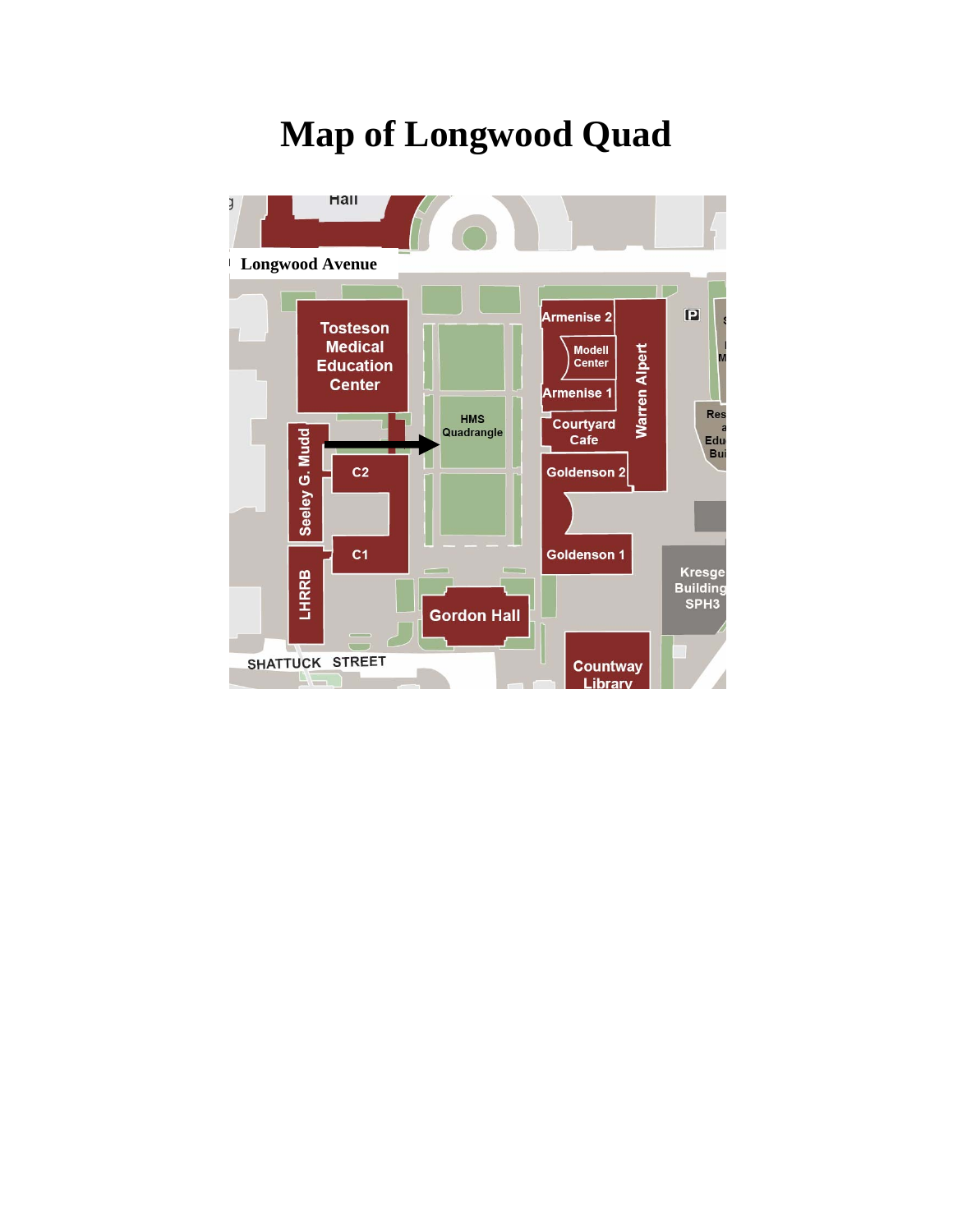# **FAQs**

**How do I get access to the labs? –** You must be approved for training, please submit your training request form, www.iccb.med.harvard.edu/for-current-screeners/equipment-training-request/.

Once trained by a staff member on the equipment you will be using in the lab, and you sign off on the lab specific training checklist, you will be granted access via a screening room staff member.

- **How do I get a temp ID?**  Contact the screening room staff and they will complete the paperwork for your temp ID badge, then go to the ID office in the Kresge building to pick it up.
- **How do I order supplies?** Talk to or email Katrina Rudnicki about ordering supplies that will be recharged to your account.
- **What do I do if I lock myself out of the lab after hours?** If you are locked out of your laboratory call Security at (43)2-1379. Be prepared to show your ID.
- **Who do I call if there is building emergency (ie. leaking pipe, clogged sink) after hours?** Facilities handles all building emergencies. They can be reached at (43)2-1901. Please ask for a work order number and report the call to a screening room staff member.

## **Laboratory Operations**

All temporary biological waste containers (beakers etc.) must be labeled with the screener name and date with a biohazard sticker. These containers must be emptied and disinfected at the end of each work day.

Glass Washing Services in the department are centralized. Please remove tape or labels and appropriately decontaminate and rinse all dirty glassware before placing in a collection bin, located by most sinks. Glassware should never be left in the sink. The decontamination process should be carried out on the benchtop.

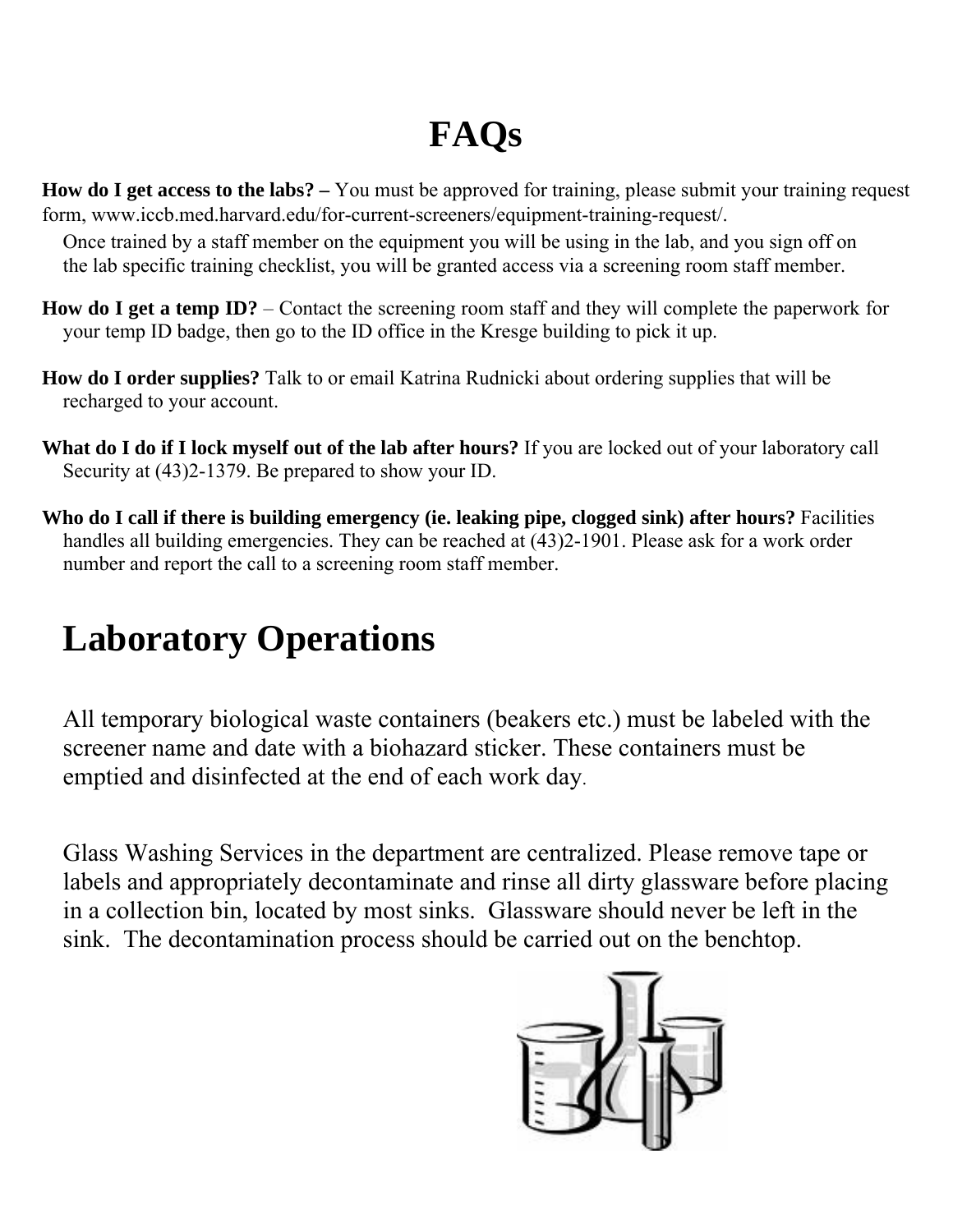## *For your safety…*

## **Food or Drink are NOT allowed in Laboratories**



Please consume or store refreshments in non-lab areas only. Do not dispose of packaging or food waste in laboratory waste baskets.

Food or drink carried through a lab to a non-lab area **must** be covered.

Harvard policy prohibits open-toed shoes from being worn in all laboratories.



Open-toed shoes increase the risk of injury from dropped objects and chemical spills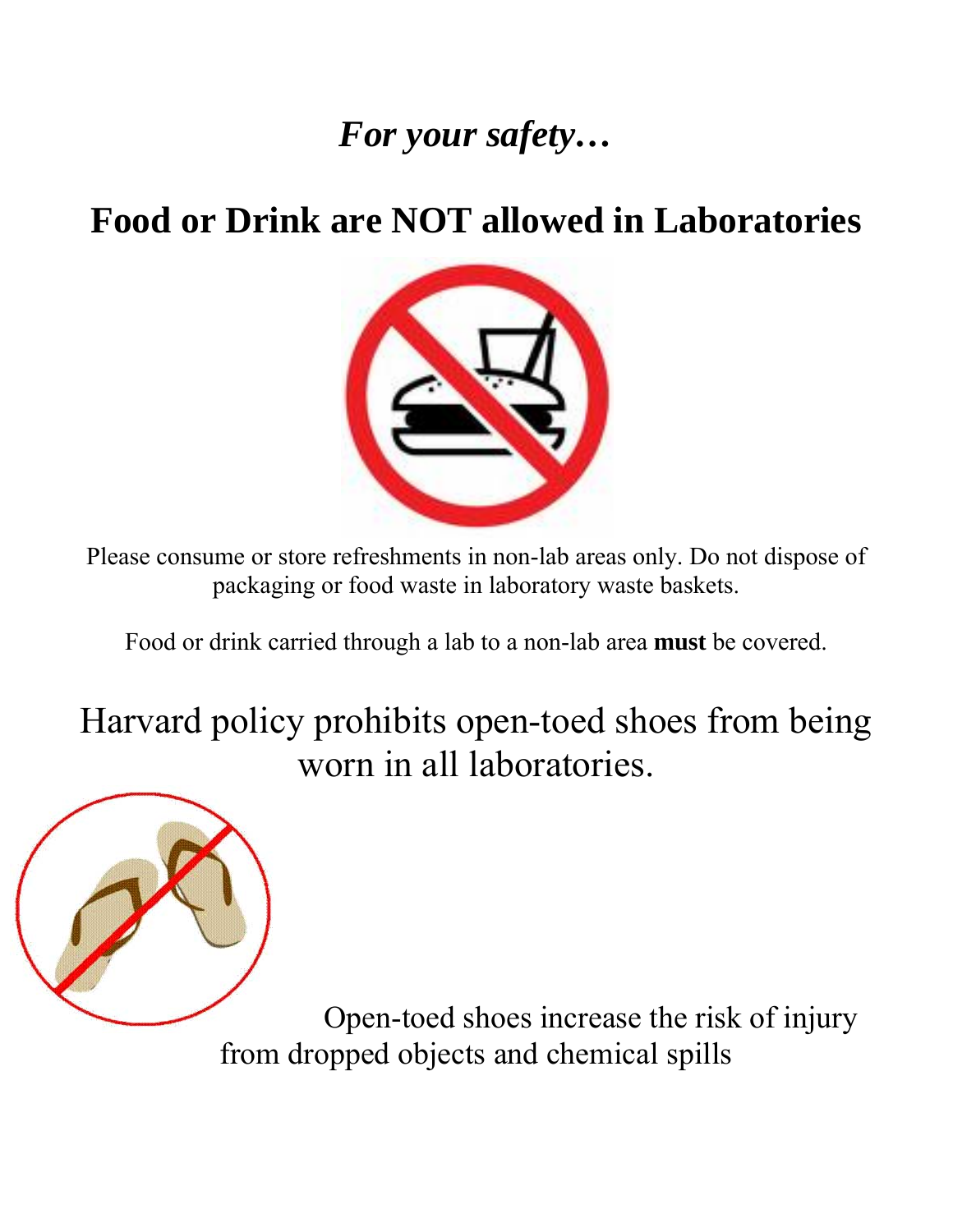### **Glove Policy**  (Wearing Gloves or Lab Coats in Common Areas)

Gloves should never touch door handles, elevator buttons, telephones, card swipes, or any non-lab surfaces.

### **One Glove Rule**

If you transport materials from labs through non-lab areas, use an ungloved hand to touch non-lab surfaces and to carry the items.



Best lab safety practice is to package the material to allow handling the outer package without gloves and to contain the material if it were dropped.

When transporting chemicals or biohazardous materials use carts, bottle carriers or secondary containment trays.

Lab coats should not be worn in public areas (seminar rooms and rest rooms). Administrative offices and eating areas are considered clean areas; lab coats and gloves should be removed prior to entry.

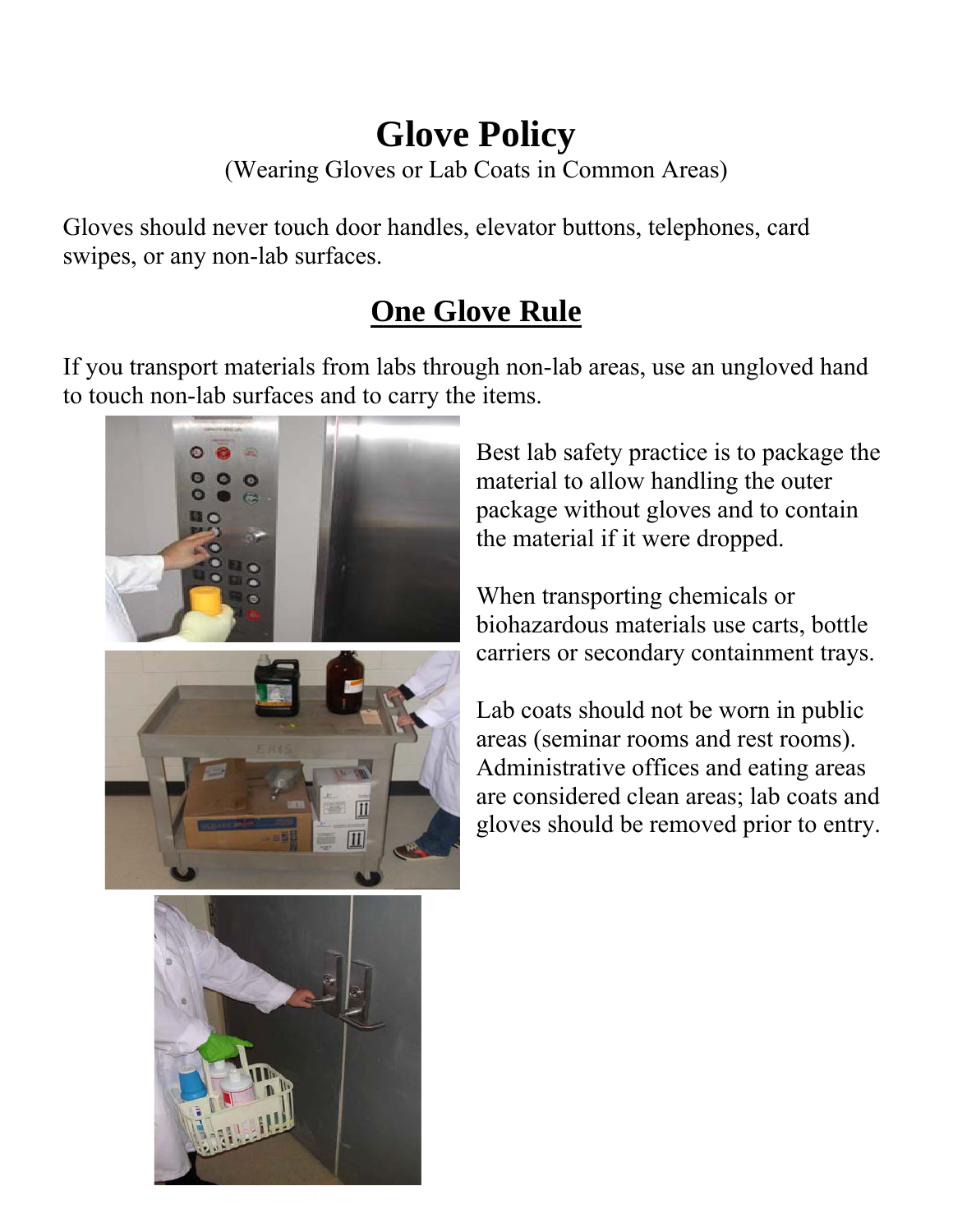## **Personal Protective Equipment**

The potential hazards in a laboratory setting are numerous and complex. They can include accidental spills and splashes of dangerous chemicals, potential contact with biological agents, handling of radioactive materials, use of high voltage electrical equipment, manipulation of awkward, heavy items etc. Personal protective equipment, or PPE, is designed to protect us from these serious workplace hazards.

#### **Some examples of PPE are**:

Gloves, Goggles, Safety glasses, Face shields, Aprons, Lab coats, Respirators, Full-body protective suits, Show coverings.











#### **General Helpful Tips for Selecting Protective Equipment**

- Are the hazards chemical or physical?
- In what form are chemical hazards (solid, liquid, gas)?

• What is (are) the expected route (s) of exposure (inhalation, skin/eye contact)?

• How would the hazards change in an emergency?

• Consider all PPE required, do some interfere with others?

• How much dexterity is required to perform the task? Will the PPE interfere?

• How heavy or cumbersome is the PPE?

• Does the PPE material provide a barrier to chemical/hazard?

- Does it come in different sizes?
- Disposable vs. reusable?

For more Information: http://www.ehs.harvard.edu

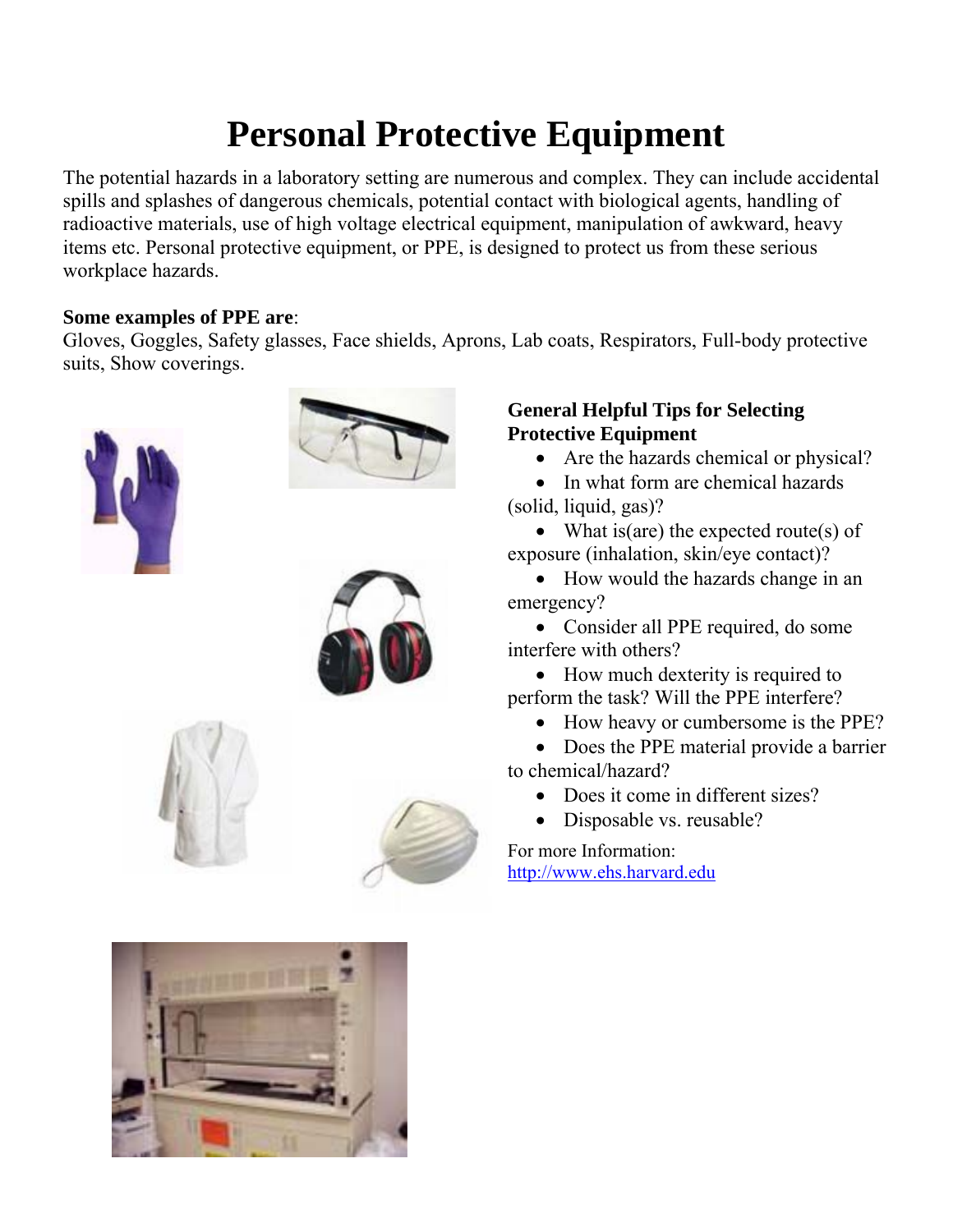## **Which Waste Where?**

Lab Recycling

**NO**: soft plastics (i.e. bags)

Big Bin Hard Plastic bottles (rinse and decontaminate first); tip boxes, Aluminum Foil,





Little Bin Paper **Cardboard** 

Note: In office areas all recyclables can go in the same bin.

Batteries are collected for recycling in the lobby of SGM. Please tape both ends before placing in the receptacle.

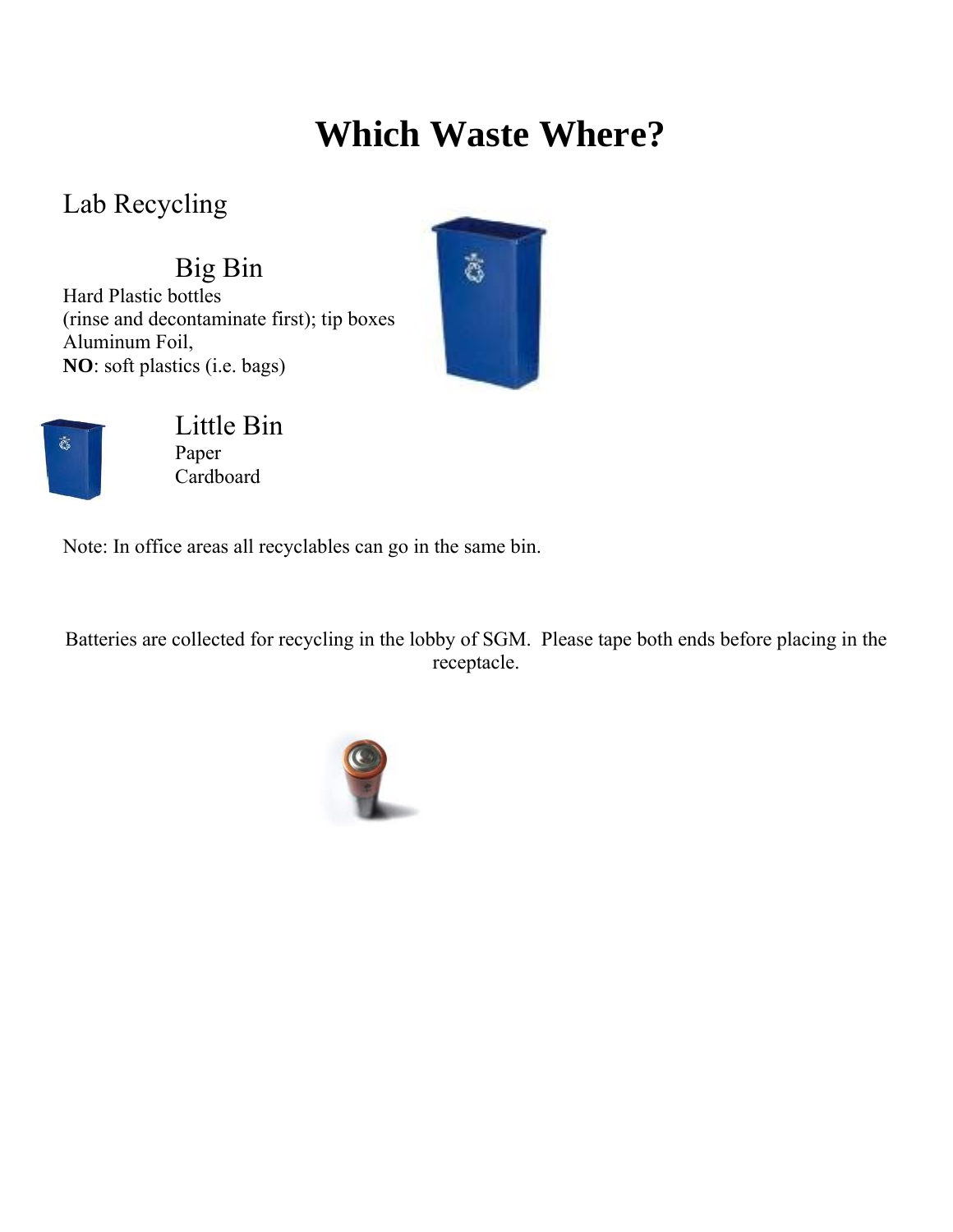## **General Biohazard Waste Disposal Guidelines**

The rules outlined below are applicable for most projects, but the screening facility staff will determine specifically whether your project requires additional or different practices. Please consult the staff in person or at iccb screen@hms.harvard.edu **PRIOR** to beginning any new procedures in the screening facility.

**SOLID BIOLOGICAL WASTE (BSL-1 AND BSL-2)**

**Gray bins (lined)**

#### **NO GLASS ITEMS and NO LIQUIDS**

Plastic items (pipets, pipet tips, flasks, Petri



dishes, microtiter plates), gloves, and paper waste used for experimental purposes should be disposed of here, NOT in the regular trash.

**DO NOT OVERFILL.** When box is 2/3 full, please notify staff.

#### **Red waste step-cans**



**NO GLASS ITEMS**

**NO LIQUID**: all containers should be emptied before disposal.

**NO PIPETS**: pipets may puncture the liner bag and may prevent the lid from closing.

**DO NOT OVERFILL.** The lid of the can must close completely when not in use. When a bag is full, please move the bag to a gray bin. If there are no empty gray bins available, please contact the staff.

#### **Sharps containers**



Glass slides, cover slips, test tubes, Pasteur pipets, and any contaminated broken glass items should be disposed of into a sharps container.

**DO NOT OVERFILL.** Items should not protrude from the container, which should be kept closed when not in use. When 2/3 full, please notify staff. Please note we are now using reusable sharps containers, please do NOT put them in the gray biohazard bins for disposal.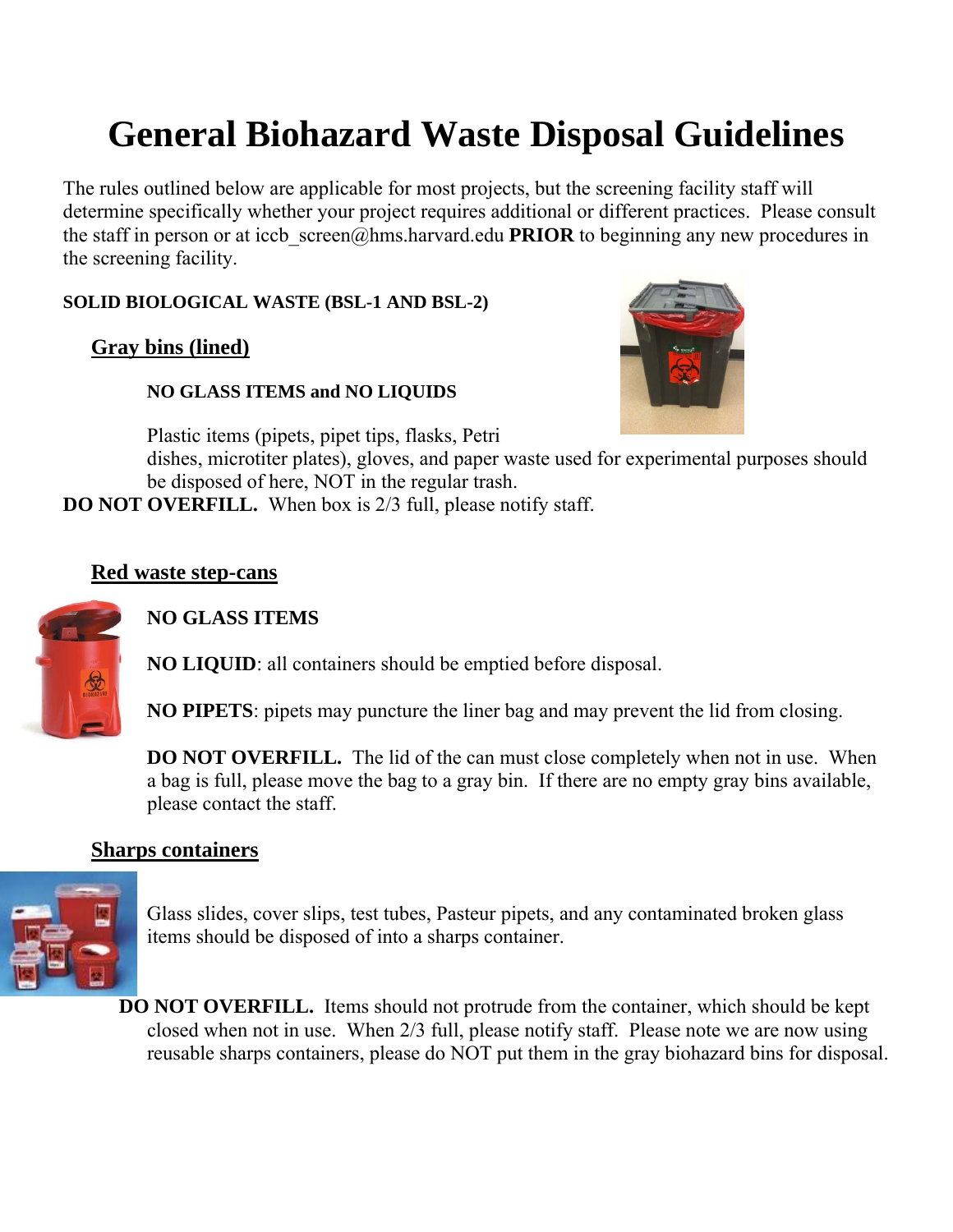## **Liquid Biological Waste**

All liquid biological waste must be treated on the bench as follows (no glassware should be left in the sinks):

- 1) Add bleach to final concentration of 10%.
- 2) Swirl contents to mix thoroughly.
- 3) After ≥20 minutes treatment, empty into sink with running water and rinse glassware thoroughly.
- 4) Place decontaminated and rinsed glassware into bin near the sink to be washed.

Vacuum traps

### **CHECK TRAPS BEFORE USE, AND EMPTY IF NECESSARY. EMPTY TRAPS WHEN YOU ARE FINISHED.**

Spills

#### **NOTIFY STAFF IMMEDIATELY.**

- Cover the spill with paper towels, then soak with 10% bleach, wait  $\geq$ 30 minutes, dispose of the towels into the BSL-2 waste gray bin, then wipe the surface thoroughly with 10% bleach.
- A spill kit is available at the end of the hall across from the stairwell outside SGM604.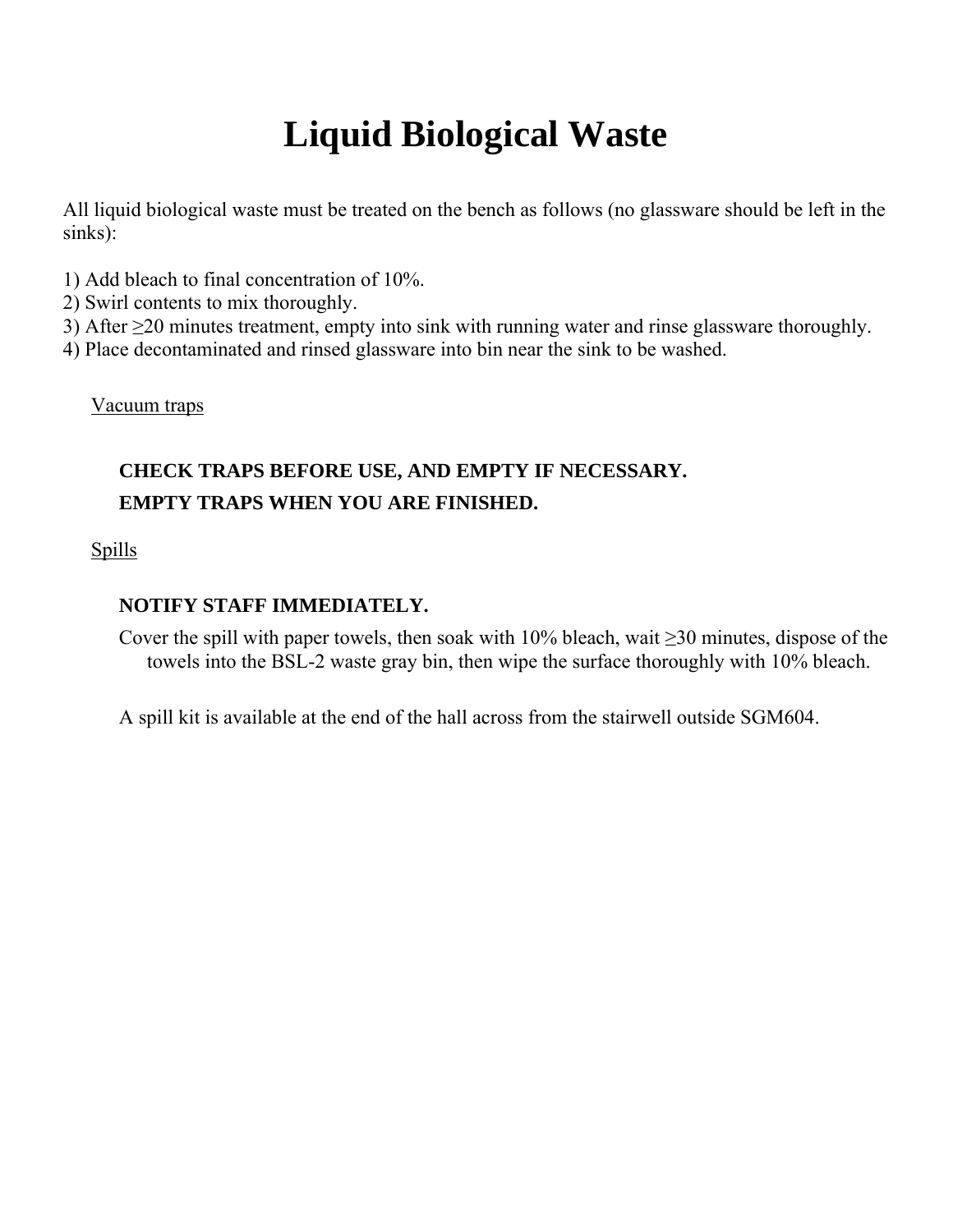### **Glass Waste**

#### **BROKEN GLASS**

#### **NO PAPER WASTE, PASTEUR PIPETTES OR MICROSCOPE SLIDES**

Clean glass waste should be placed in the designated cardboard box. A broom and dustpan are normally located near the table by the office in SGM 613.

Contaminated glass waste should be decontaminated with Bleach-Rite for ≥1 minute or 10% Bleach for ≥20 minutes, then placed in a sharps container. Staff should be notified immediately.

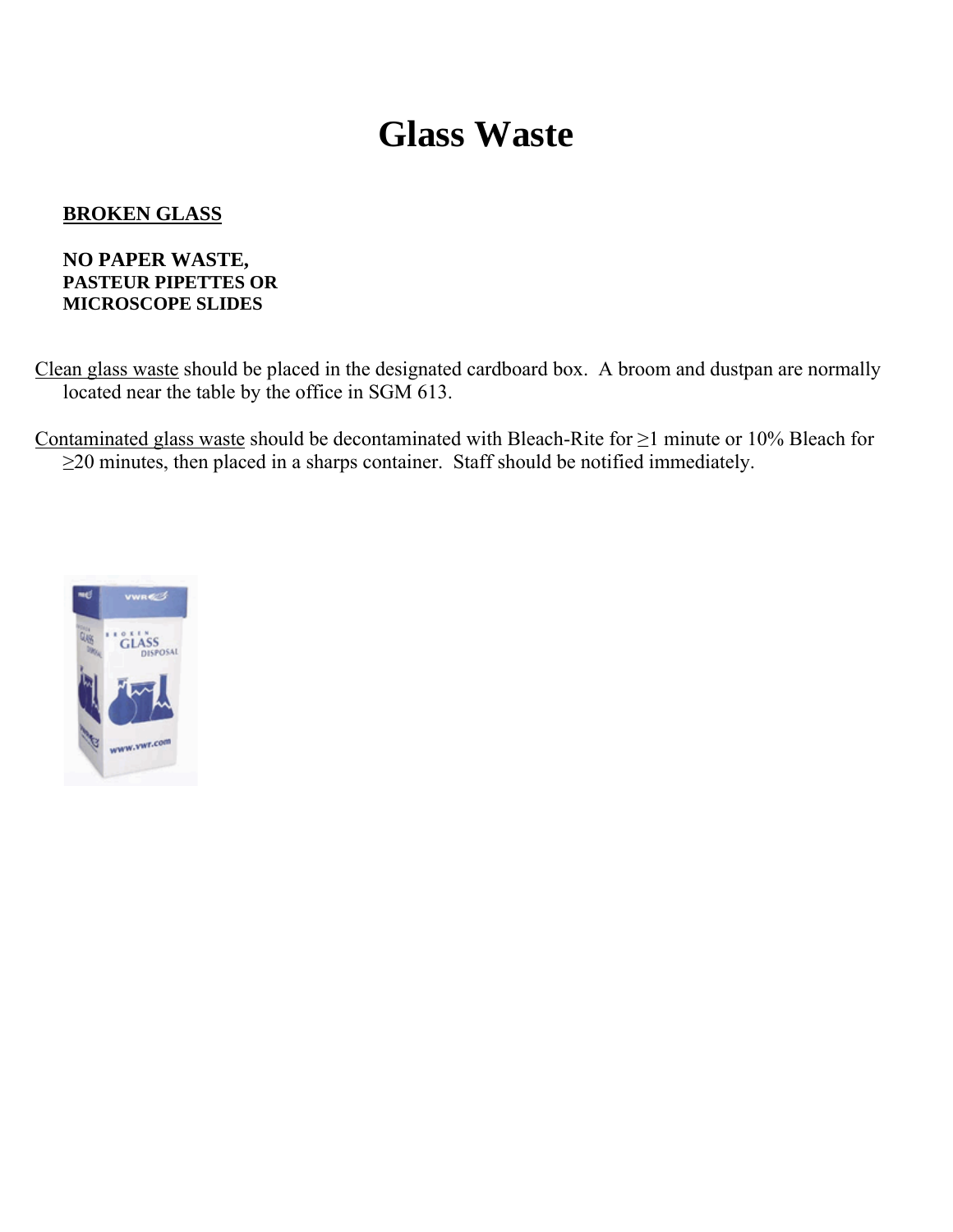## **Chemical Waste Guidelines**

Collect chemical waste in containers at a Satellite Accumulation Area (SAA) labeled with a green

| <b>TRAINING</b> |                                                                                                                                                                                                                    |
|-----------------|--------------------------------------------------------------------------------------------------------------------------------------------------------------------------------------------------------------------|
|                 | Environmental regulations require instateg of paraly role-precede or handle baseches want. Distribut<br>must info place within air months of date-of-fore, and annually channaker.                                 |
|                 | Training is affored on a certaint rebuilde by the Harvard Environmental Health and Salery (EBAA).                                                                                                                  |
|                 | Dreament, For whether this brouthers are betterful effectives to deliver to date the                                                                                                                               |
|                 | <b>CONTAINER LABELING</b>                                                                                                                                                                                          |
|                 | All hazardous years containers must be labeled at the structured in the research for a launcher structure.                                                                                                         |
|                 | Christmale Carlette many methods the Arthurings industry terms from the enterprise to at Arthuris actual.<br>2) the experient keypers of the worte (e.g. "surveyies"). It the date that the container becomes full |
|                 | For heleds call 496-3322 or visit began increased and administration of the head on any density                                                                                                                    |
|                 |                                                                                                                                                                                                                    |
|                 | <b>CONTAINER CLOSERD</b>                                                                                                                                                                                           |
|                 | Benefits was capital and bridged and trackets dent away away who was traded                                                                                                                                        |
|                 | Corp. combiners should. Tourshations do not correlate once formula in many containers.                                                                                                                             |
|                 | <b>CONTAINER/STORAGE:</b>                                                                                                                                                                                          |
|                 | Deposition were most be stated in a similarized "Sandbar Accumulation Area", in a fash hood, machinized                                                                                                            |
|                 | room. These areas must be immersed worlds the contribute beginner. Considered must be compated from the<br>Sending Arts within their deep after the complete foremen filled                                        |
|                 | High volume concreters here an established continued from rehability of athers must contact EBAS.<br>and request works conserval.                                                                                  |
|                 |                                                                                                                                                                                                                    |
|                 | CONTACT ERGS TOR BAZARDOUS WANTE PICKER/STRAYERS                                                                                                                                                                   |
|                 | <b>LONGWOOD CAMPUS 143-1790</b><br><b>CAMBRIDGE CAMPES: 466 1373</b>                                                                                                                                               |
|                 | https://www.aca.harvard.cdurgs.his/shorts-hoc-be- scretcoud-                                                                                                                                                       |

SAA sign.

Each waste container must have a completed hazardous waste tag attached to it. Please see a staff member if you must use a new container and need a Hazardous waste tag.

Each waste container must be in a secondary container (i.e. gray bin).

Waste containers must be sealed tightly when not in use.

Place containers with incompatible chemical wastes in separate secondary bins.

Date hazardous waste tag only when full or ready to be picked up. Tell your lab manager to request a pick-up. Waste must be picked up within 3 days of dating. Pick-up is on Tuesdays and Fridays.

For more information: http://www.uos.harvard.edu.ehs Call: 617-432-1379 in an emergency.

## **Instructions for completing a hazardous waste tag**

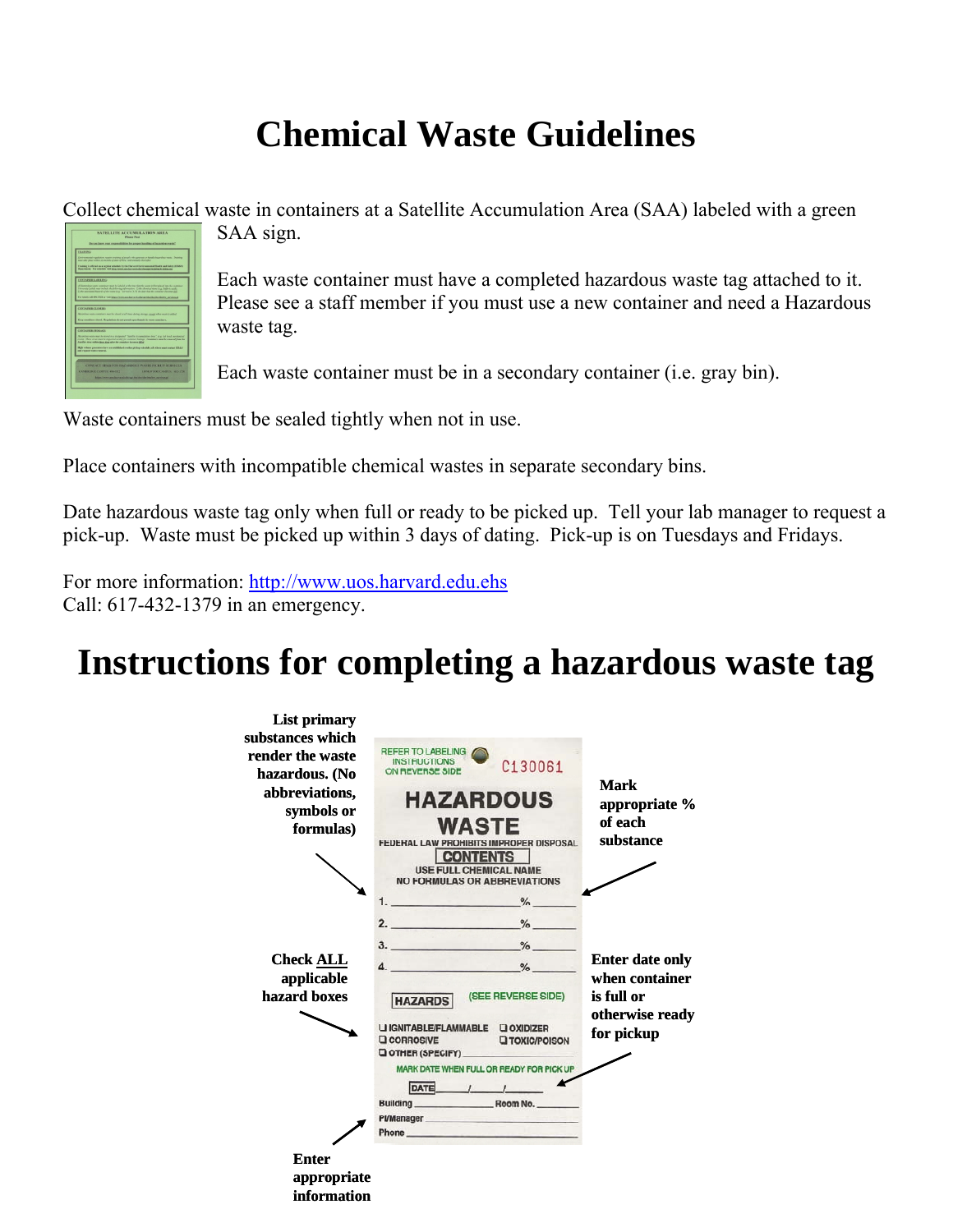## **Safety Resources in the Lab**

**Placards** outlining hazards specific to each lab are located on all doors entering that room

The EHS Procedures and Response Guidelines Flip Charts are posted at lab entrances. It provides a quick guide to procedures to be followed in the event of a variety of emergencies.



| Harvard Longwood Campus Is a Smoke-Free Campus<br><b>EHS PROCEDURES &amp;</b><br><b>RESPONSE GUIDELINES</b>                                                                                                                                                                                                                                               |  |
|-----------------------------------------------------------------------------------------------------------------------------------------------------------------------------------------------------------------------------------------------------------------------------------------------------------------------------------------------------------|--|
| <b>Exhibit all dog days</b><br>-<br><b>School State Viewer</b><br><b>CONTRACTOR</b><br>----<br>---<br>_____<br>-<br>__<br><b>COLOR</b><br>--<br>__<br><b>Contract Contract</b><br>--<br><b><i><u>ALLEY EXPERIENCE</u></i></b><br><b>STATISTICS</b><br><b>British College Corp.</b><br>--<br><b>The Williams Are</b><br><b><i><u>START COMPANY</u></i></b> |  |
| <b>Emergency Phone Numbers</b><br><b>Injury/Medical Emergency/Animal Bite</b>                                                                                                                                                                                                                                                                             |  |
| <b>Fire or Evacuation/Shelter</b>                                                                                                                                                                                                                                                                                                                         |  |
| <b>Bomb Threat/Suspicious Mail</b>                                                                                                                                                                                                                                                                                                                        |  |
| <b>Biological or Blood Spill</b>                                                                                                                                                                                                                                                                                                                          |  |
| <b>Radiation Spill</b>                                                                                                                                                                                                                                                                                                                                    |  |
| <b>Chemical Spill or Gas Leak</b>                                                                                                                                                                                                                                                                                                                         |  |
| <b>Research Animals</b>                                                                                                                                                                                                                                                                                                                                   |  |
| <b>Laboratory Safety Responsibilities</b>                                                                                                                                                                                                                                                                                                                 |  |
| <b>Workplace Hazards</b>                                                                                                                                                                                                                                                                                                                                  |  |
| <b>oston Lab Registration Regulations</b>                                                                                                                                                                                                                                                                                                                 |  |
| <b>Contacts and Safety Equipment</b>                                                                                                                                                                                                                                                                                                                      |  |

The **Chemical Hygiene Plan** addresses the general hazards of common chemicals that may be present in your laboratory. It contains Standard Operating Procedures describing work practices, procedures and controls which are in place to protect you from those hazards.

The **Exposure Control Plan** is a written guide designed to eliminate or minimize employee exposure to bloodborne pathogens (BBP).



**Material Data Safety Sheets** (MSDS) are available online through the following link: http://www.uos.harvard.edu/ehs/msds/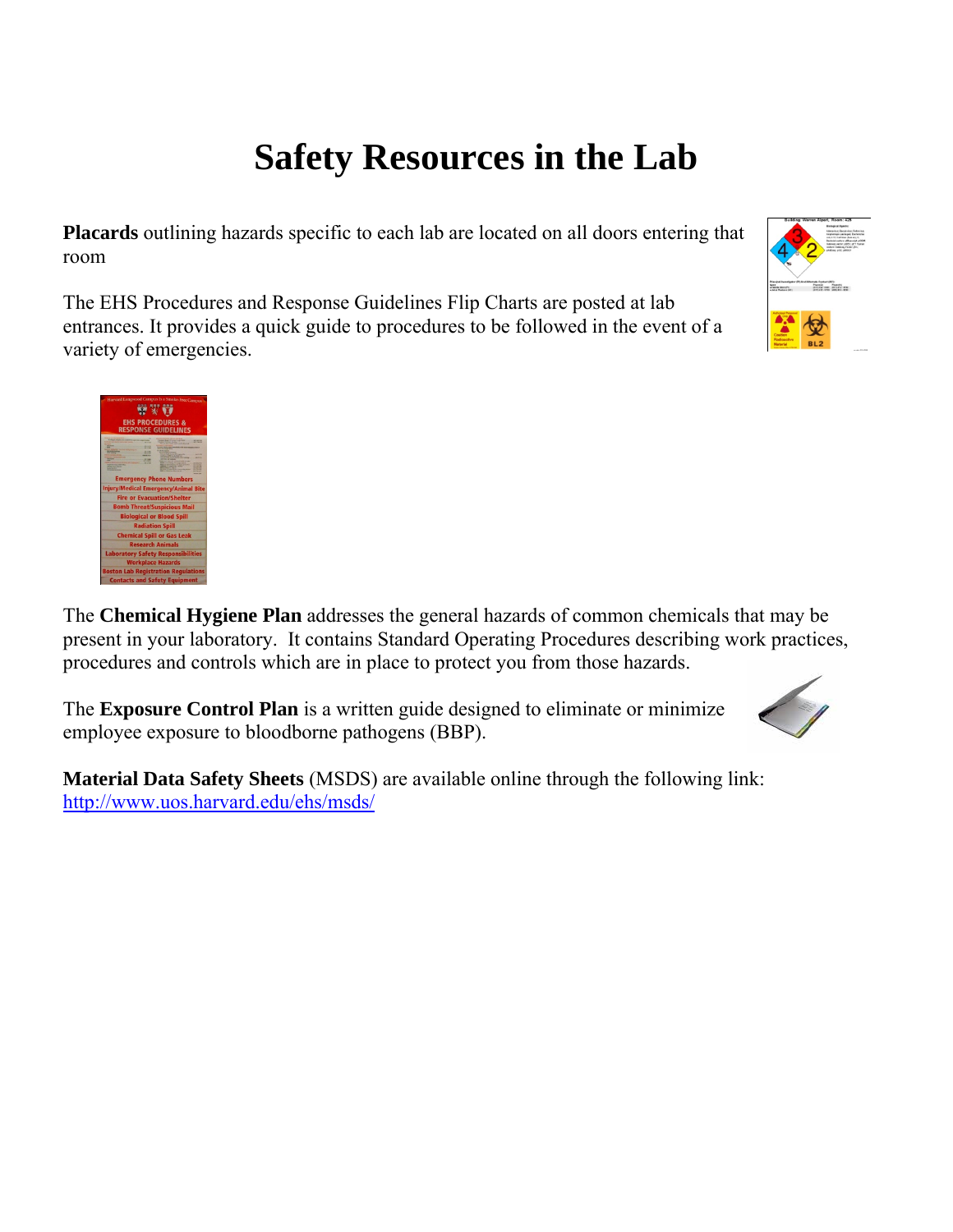### **Do You Know?…**

**In general:** 

 **Who is the laboratory safety representative?** 

**\_\_\_\_\_\_\_\_\_\_\_\_\_\_\_\_\_\_\_\_\_\_\_\_\_\_\_\_\_\_\_\_\_\_\_\_\_\_**

**\_\_\_\_\_\_\_\_\_\_\_\_\_\_\_\_\_\_\_\_\_\_\_\_\_\_\_\_\_\_\_\_\_\_\_\_\_\_**

**\_\_\_\_\_\_\_\_\_\_\_\_\_\_\_\_\_\_\_\_\_\_\_\_\_\_\_\_\_\_\_\_\_\_\_\_\_\_**

**\_\_\_\_\_\_\_\_\_\_\_\_\_\_\_\_\_\_\_\_\_\_\_\_\_\_\_\_\_\_\_\_\_\_\_\_\_\_**

**\_\_\_\_\_\_\_\_\_\_\_\_\_\_\_\_\_\_\_\_\_\_\_\_\_\_\_\_\_\_\_\_\_\_\_\_\_\_**

 **Who is the lab Research Operations Manager (ROM)?** 

**The location of the lab "Chemical Hygiene Plan"?** 

**How to access Material Safety Data Sheets?** 

 **The location of the lab "Exposure Control Plan"?** 

**In the event of evacuation:** 

**Who is the emergency coordinator?** 

**The location of the nearest two exits?** 

**\_\_\_\_\_\_\_\_\_\_\_\_\_\_\_\_\_\_\_\_\_\_\_\_\_\_\_\_\_\_\_\_\_\_\_\_\_\_** 

**\_\_\_\_\_\_\_\_\_\_\_\_\_\_\_\_\_\_\_\_\_\_\_\_\_\_\_\_\_\_\_\_\_\_\_\_\_\_**